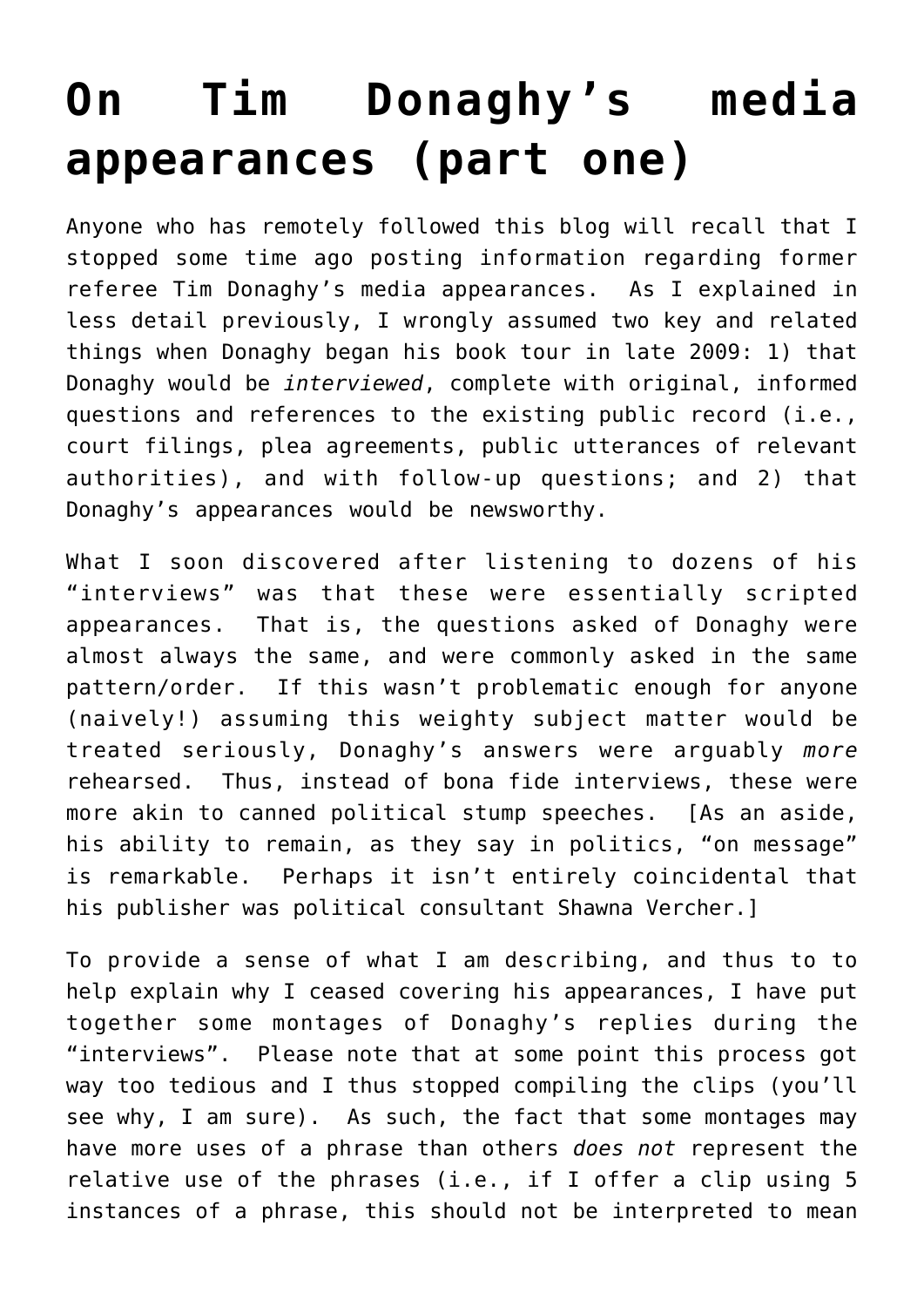the phrase was used less frequently than a phrase I illustrate being used, say, 15 times in another montage). Just know that I could have done this in even more detail with still more examples if I wanted to take the time, and that this goes for the number of phrases chosen and for the number of instances certain phrases are used by Donaghy. Most of the audio files from which these were taken remain online, and many of the links can be found elsewhere on [this blog](http://nbascandal.blogspot.com/) (see, especially, posts from [December 2009\)](http://nbascandal.blogspot.com/2009_12_01_archive.html).

## Please be sure to see below the clips for a summary of these and a brief analysis of Donaghy's appearances.

As I have posted [elsewhere,](https://seanpatrickgriffin.net/donaghy-on-not-making-incorrect-calls/) Donaghy has often said he did not make "incorrect" or "unjustifiable" calls to facilitate his bets. In the course of answering questions about the possible fixing of games, Donaghy has also routinely used some variation of the following paraphrased statement (Donaghy mainstays in **BOLDED CAPS**):

"If I was making incorrect calls in a game to facilitate a bet, I would have been throwing up **RED FLAGS** and I would have been **DETECTED BY THE NBA AND BY THE FBI/LAW ENFORCEMENT** even **SOONER** than I was."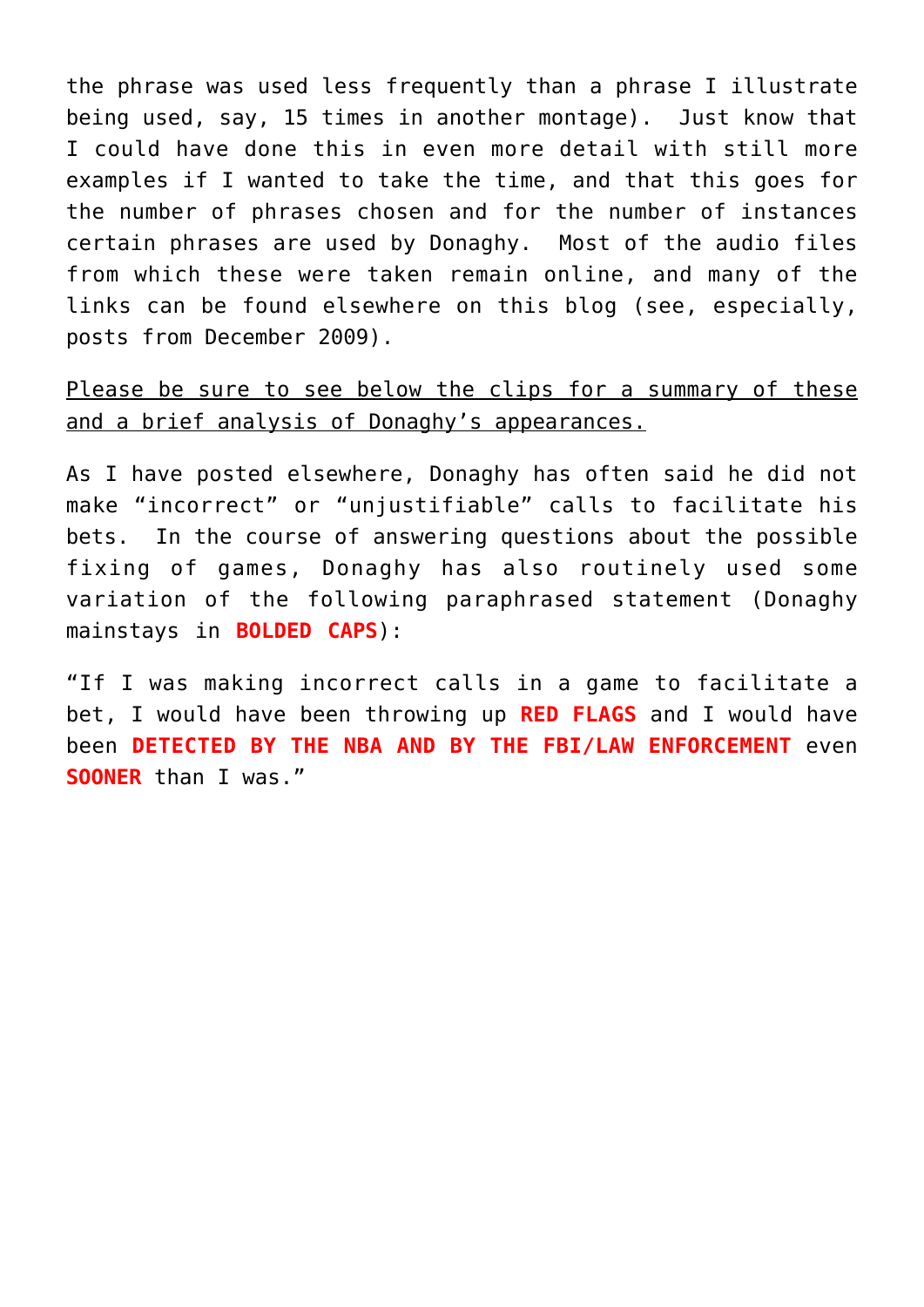If (for some reason I can't fathom!) you'd like to see some of Donaghy's "red flag" quotes, for starters you can find them within his published interviews [here](http://www.slamonline.com/online/nba/2009/12/one-on-one-with-tim-donaghy/), [here,](http://www.hoopsworld.com/Story.asp?story_id=14648) and [here](http://sports.yahoo.com/nba/blog/ball_dont_lie/post/BDL-Interview-Tim-Donaghy?urn=nba-208912).

Here is a smaller sampling (9 references, versus the 17 instances contained immediately above in "Red Flags") of Donaghy routinely using some variation of the following paraphrased statement (Donaghy mainstays in **BOLDED CAPS**):

"The **FBI** conducted a **THOROUGH INVESTIGATION**, as did the **NBA**, and they each **CONCLUDED** I wasn't making calls in games to facilitate/influence bets." [Please note that for the sake of this review, viewers/listeners will have to ignore that, [in](https://seanpatrickgriffin.net/60-minutes-on-donaghys-betting-success/) [fact](https://seanpatrickgriffin.net/60-minutes-on-donaghys-betting-success/), neither the FBI nor the NBA ever "concluded" that Donaghy didn't influence game outcomes. I delve into this area in great detail in *[Gaming the Game](http://www.amazon.com/Gaming-Game-Confessions-Battista-Betting/dp/1569804443/)*.]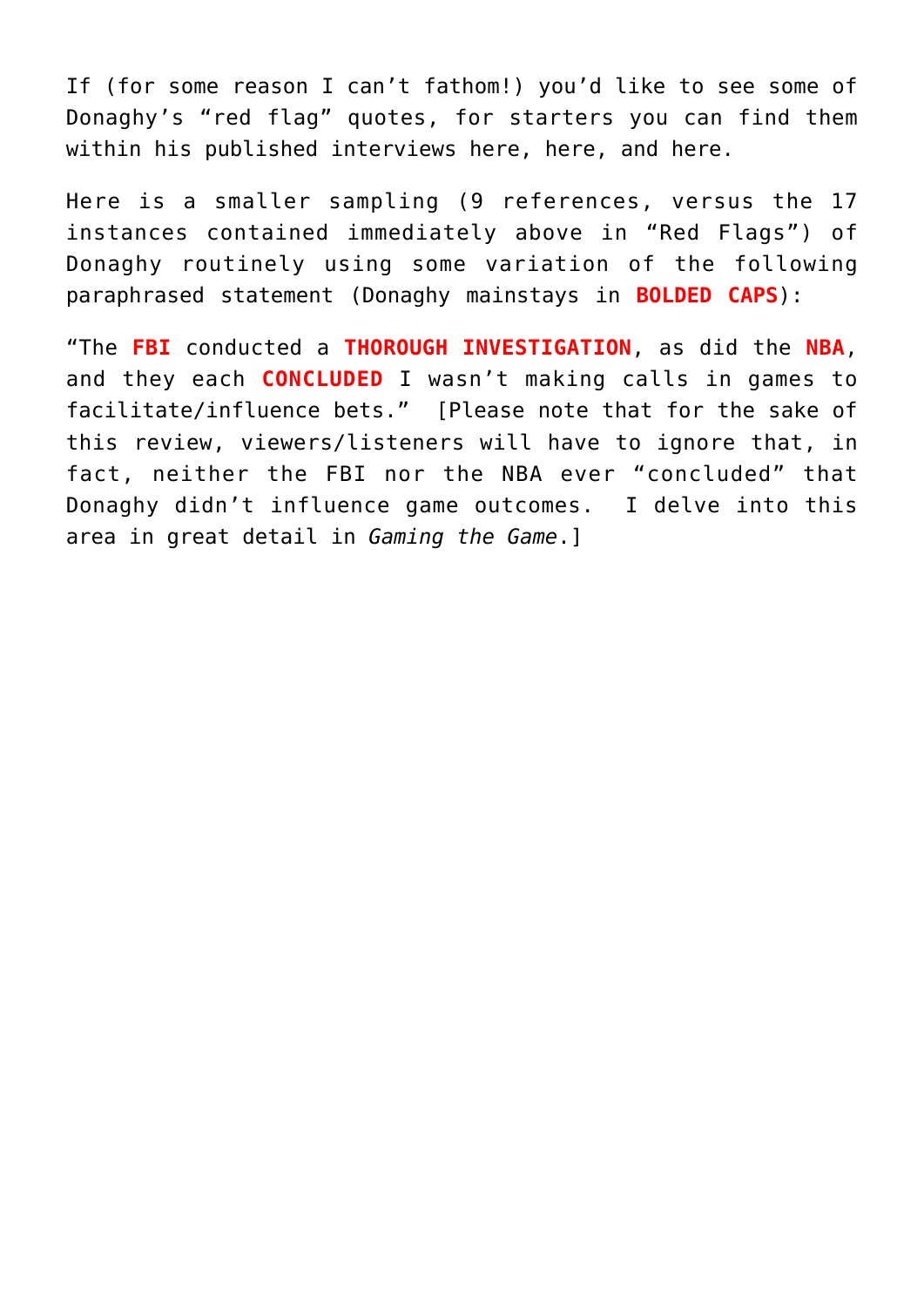If you're so inclined, almost identical "FBI/NBA/thorough investigation" quotes can be found published [here,](http://www.slamonline.com/online/nba/2009/12/one-on-one-with-tim-donaghy/) [here](http://sports.yahoo.com/nba/blog/ball_dont_lie/post/BDL-Interview-Tim-Donaghy?urn=nba-208912), [here,](http://espn.go.com/blog/truehoop/post/_/id/11340/tim-donaghys-claims-on-trial) and [here,](http://www.cbsnews.com/stories/2009/12/04/60minutes/main5880547.shtml) for starters.

You can easily perform the task of finding published examples of the phrases from each of the remaining audio clips as I have done, even though I have opted to cease taking the time to post them.

Here is a very brief sampling of Donaghy routinely using some variation of the following paraphrased statement (Donaghy mainstays in **BOLDED CAPS**):

"The **FBI STANDS BEHIND EVERYTHING IN/ STANDS BEHIND EVERY STORY IN/FULLY SUPPORTS THE BOOK**." [Please note that for the sake of this review, viewers/listeners will have to ignore that, [in fact,](http://donaghypersonalfouls.blogspot.com/2011/02/donaghy-claims-post-november-2009.html) "The FBI" doesn't review books penned by excons, much less offer the Bureau's official endorsement or support for them! Indeed, federal officials with direct knowledge of the investigation and prosecution disagree considerably with much of what Donaghy claims. Perhaps most importantly, in light of Donaghy's comments, also note that although retired FBI Supervisory Special Agent (SSA) Phil Scala wrote the foreword of Donaghy's book, SSA Scala [takes](https://seanpatrickgriffin.net/on-mob-and-nba-betting-scanda/) [exception](https://seanpatrickgriffin.net/on-mob-and-nba-betting-scanda/) to certain [key Donaghy assertions.](http://donaghypersonalfouls.blogspot.com/2011/02/donaghy-claims-post-november-2009.html)]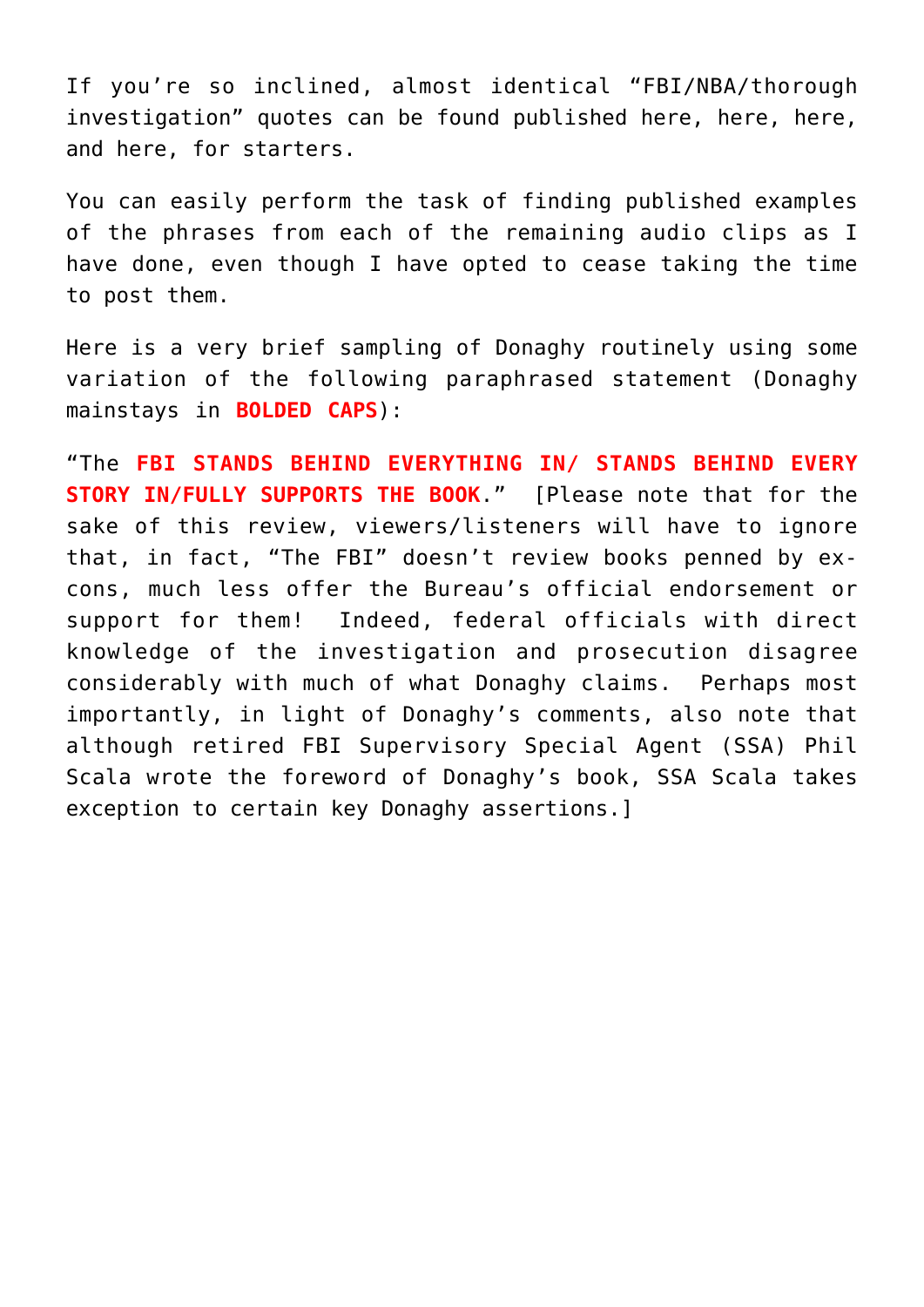Here is a slightly more lengthy sampling of Donaghy routinely using some variation of the following paraphrased statement (Donaghy mainstays in **BOLDED CAPS**):

"Was I a rogue referee? **NBA FANS [especially in (insert audience market here)] ARE VERY KNOWLEDGEABLE** and **THEY HAVE SEEN A LOT OF UNUSUAL THINGS OVER THE PAST 10/15 YEARS.**"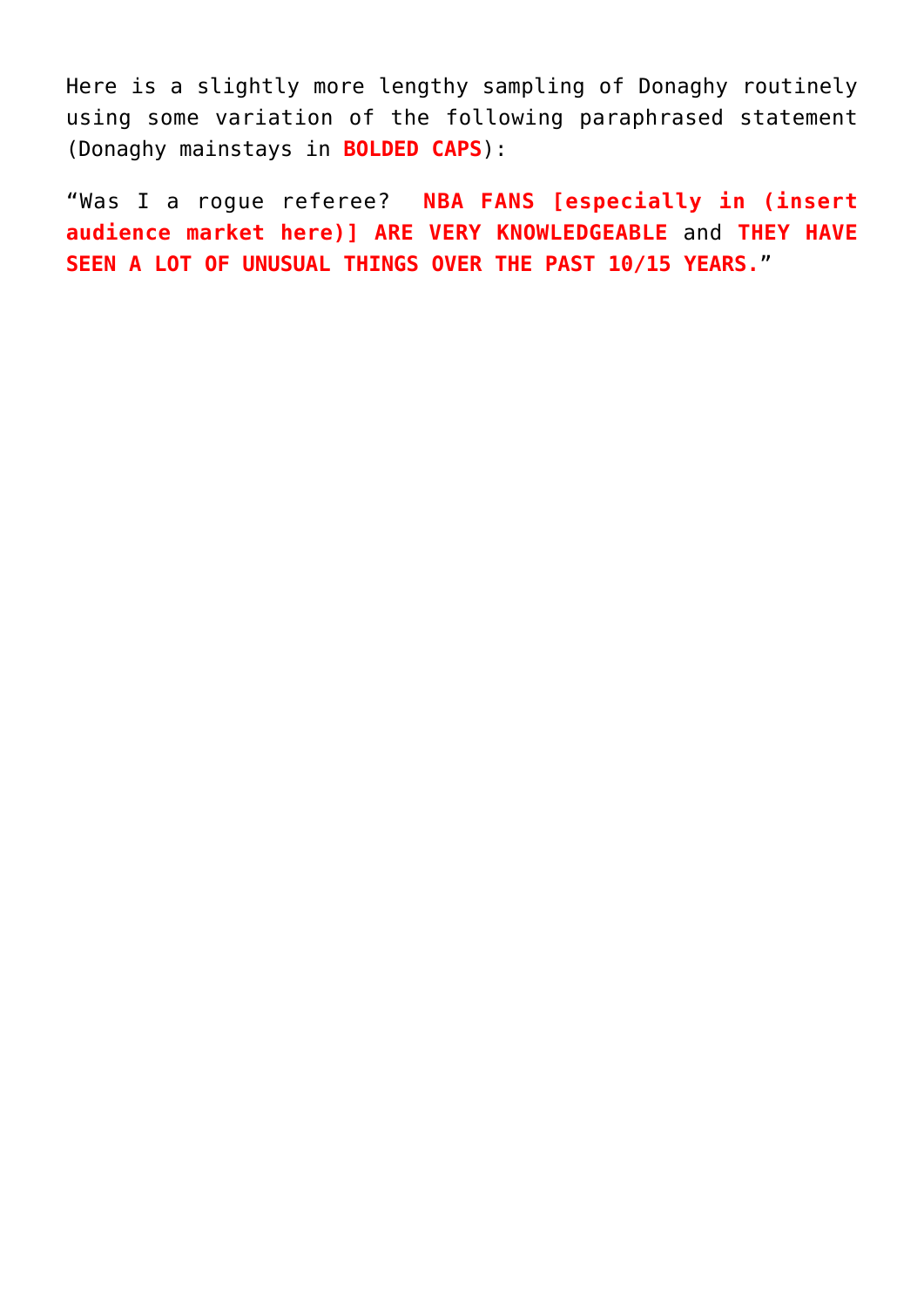Here is a lengthy sampling of Donaghy routinely using some variation of the following paraphrased statement (Donaghy mainstays in **BOLDED CAPS**):

"I was **HIT/WHACKED IN THE KNEE WITH A** paint-rolling **STICK BY SOMEONE WHO CLAIMED HE HAD TIES TO/WAS ASSOCIATED WITH THE NEW YORK MOB** because **IT WAS WELL KNOWN/WIDELY PUBLICIZED THAT I COOPERATED WITH THE GOVERNMENT** and **THERE ARE A LOT OF PEOPLE IN PRISON BECAUSE SOMEONE/OTHERS COOPERATED AGAINST THEM**." [Please note that for the sake of this review, viewers/listeners will have to ignore that, in fact, that there is [no evidence](https://seanpatrickgriffin.net/on-mob-and-nba-betting-scanda/) whatsoever Donaghy was assaulted in prison by an associate or member of organized crime.]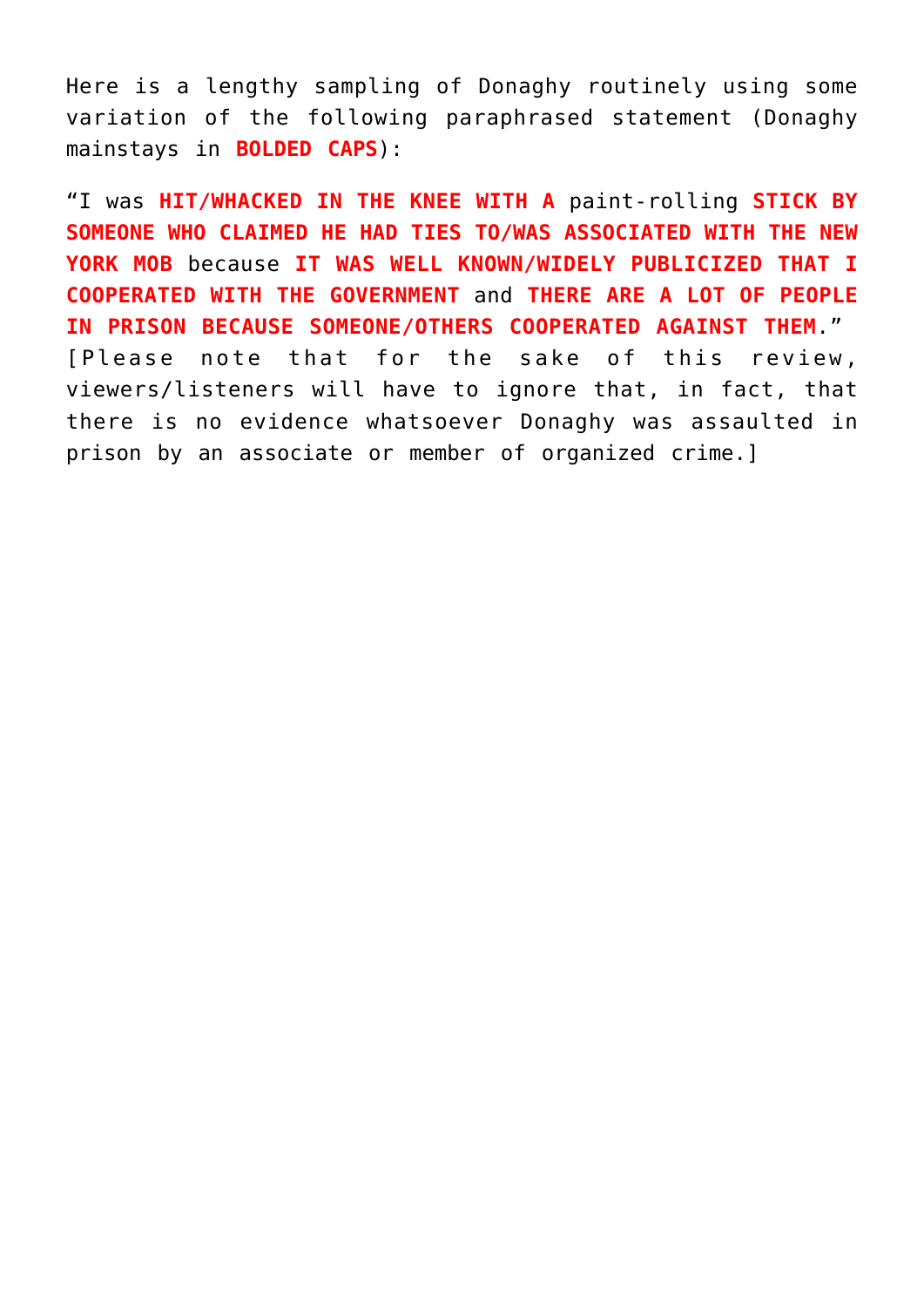Here is a fairly lengthy sampling of routinely using some variation of the following paraphrased statement (Donaghy mainstays in **BOLDED CAPS**):

"I am/stay **IN CONTACT WITH THE FBI** and **THEY ASSURE ME THAT THEY HAVE PEOPLE WITHIN THESE (crime) ORGANIZATIONS** and that **IF THEY HEAR ANYTHING** (of concern) **THEY'LL GET TO ME/LET ME KNOW RIGHT AWAY**."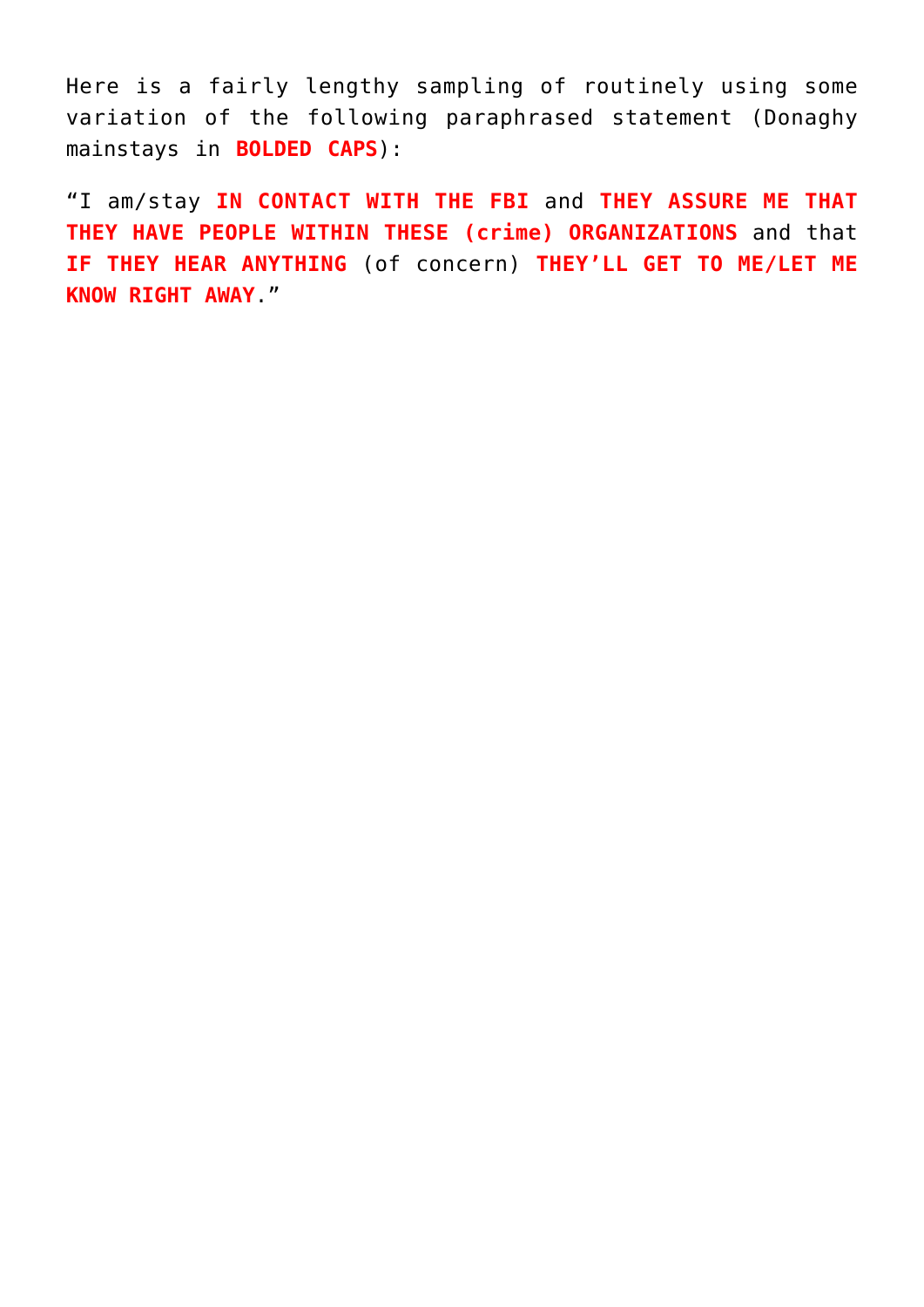Here is very brief sampling of Donaghy routinely using some variation of the following paraphrased statement (Donaghy mainstays in **BOLDED CAPS**):

"I was **ENCOURAGED TO WRITE THE BOOK** by **FAMILY, FRIENDS**, and even **LAW ENFORCEMENT OFFICIALS**, because the story has an important message."